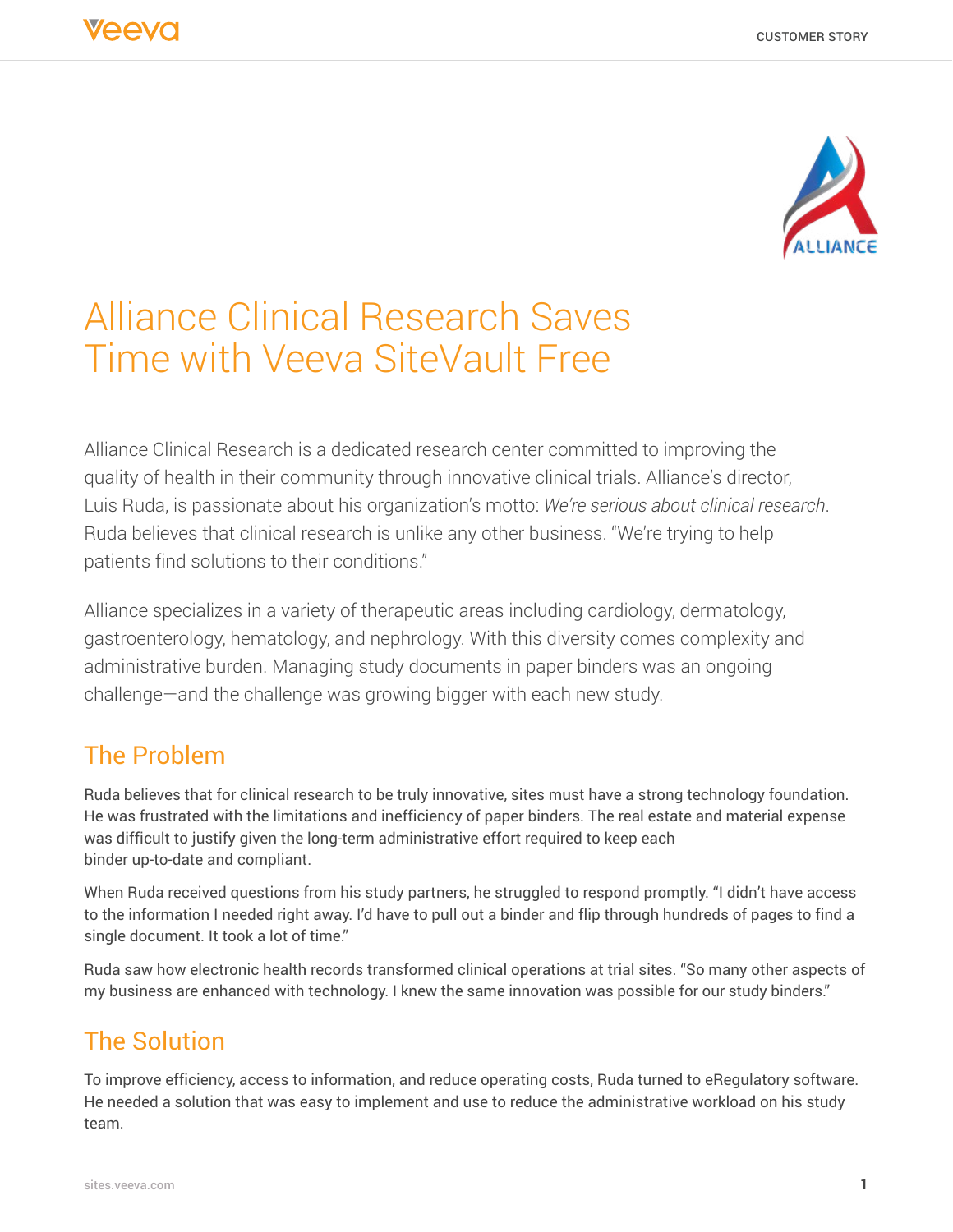#### *My coordinators were able to access the software quickly and use it to reduce their workload within days.* – *Luis Ruda, Director, Alliance Clinical Research*

After reviewing several vendors, Ruda discovered that many systems weren't affordable and could take months to implement and learn.

After hearing that Veeva offered a free eRegulatory system for sites, Ruda was immediately interested. "I knew that Veeva was a well-known company and that many of my sponsors used Veeva software." Upon learning more, Ruda discovered that Veeva SiteVault Free met his requirements for ease of use. So he signed up.

"The implementation was very, very smooth. The system is self-explanatory, and training was simple. My coordinators were able to access the software quickly and use it to reduce their workload within days."

Feedback from Alliance's study partners was also positive. Since many of their sponsors use Veeva products, minimal training is needed and they can login using the same credentials across all systems. "It just makes communication and working together a lot easier for both companies," said Ruda.

When they had questions, Alliance turned to Veeva's support team. "They were receptive to our questions and had the answers right away. They even shared their screen so we could follow along. It was so easy," said Luis.

## The Results

Within eight weeks, Alliance is managing all of their studies within SiteVault Free. When reflecting on the reasons for transferring both new and ongoing studies into the system, Ruda cited the need for immediate results. "The time we spend now saves us a considerable amount of time in the long run."

The entire team at Alliance finds SiteVault Free saves them time and reduces administrative burden. Ruda's PIs can access information and sign documents from any online device. Coordinators can quickly send signature requests and make sure their binders are up to date. "We can see all expiring documents in one report. It's just so much easier," says Ruda.

#### *The time we spend now saves us a considerable amount of time in the long run.* – *Luis Ruda, Director, Alliance Clinical Research*

Ruda's team can continue to work with monitors and sponsors without the need for frequent onsite visits. Sponsors and monitors also appreciate the increased efficiency and transparency that SiteVault Free provides. Once granted access, monitors assigned to Alliance's studies can remotely access study documents when needed.

When Ruda receives an urgent question, he can respond right away. "When a sponsor sees that the site is responsive and engaged in a study's dialogue, they feel confident in the site's work. SiteVault Free strengthens our relationship with sponsors."